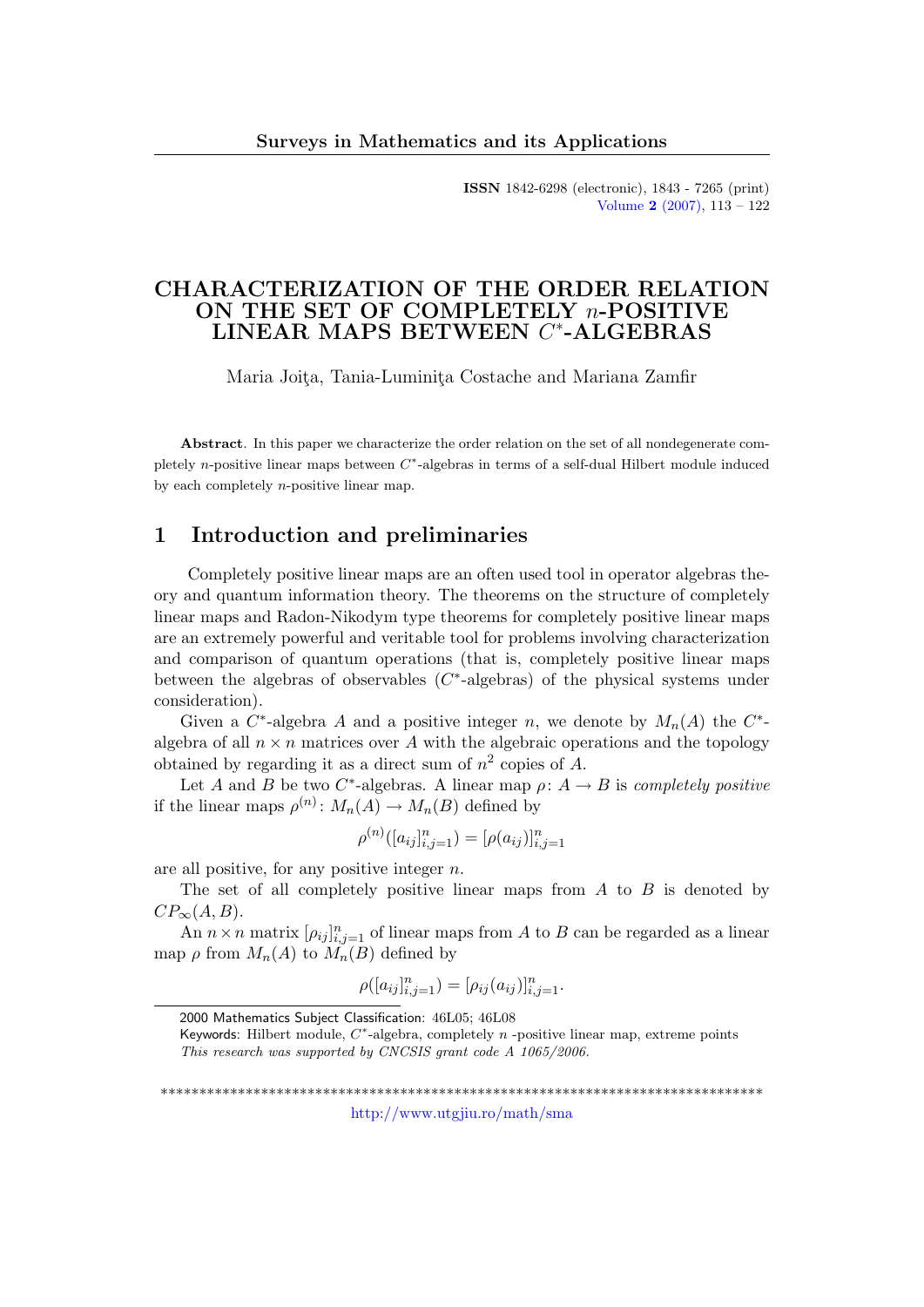We say that  $[\rho_{ij}]_{i,j=1}^n$  is a *completely n-positive linear map* from A to B if  $\rho$  is a completely positive linear map from  $M_n(A)$  to  $M_n(B)$ .

The set of all completely *n*-positive linear maps from  $A$  to  $B$  is denoted by  $CP_\infty^n(A, B)$ .

In  $[8]$ , Suen showed that any completely *n*-positive linear map from a  $C^*$ -algebra A to  $L(H)$ , the C<sup>\*</sup>-algebra of all bounded linear operators on a Hilbert space H, is of the form  $[V^*T_{ij}\Phi(\cdot)V]_{i,j=1}^n$ , where  $\Phi$  is a representation of A on a Hilbert space K,  $V \in L(H, K)$  and  $[T_{ij}]_{i,j=1}^n$  is a positive element in  $M_n(\Phi(A)')$  ( $\Phi(A)'$ ) denotes the commutant of  $\Phi(A)$  in  $\tilde{L}(K)$ ). In [\[4\]](#page-9-1) we characterized the order relation on the set of all completely *n*-positive linear maps from A to  $L(H)$  in terms of the representation associated with each completely n-positive linear map by Suen's construction.

Hilbert  $C^*$ -modules are generalizations of Hilbert spaces by allowing the inner product to take values in a  $C^*$ -algebra rather than in the field of complex numbers.

A *Hilbert A-module* is a complex vector space E which is also a right A-module, compatible with the complex algebra structure, equipped with an A-valued inner product  $\langle \cdot, \cdot \rangle : E \times E \to A$  which is  $\mathbb{C}$  -and A-linear in its second variable and satisfies the following relations:

- 1.  $\langle \xi, \eta \rangle^* = \langle \eta, \xi \rangle$  for every  $\xi, \eta \in E;$
- 2.  $\langle \xi, \xi \rangle \geq 0$  for every  $\xi \in E$ ;
- 3.  $\langle \xi, \xi \rangle = 0$  if and only if  $\xi = 0$ ,

and which is complete with respect to the topology determined by the norm  $\|\cdot\|$  given by  $\|\xi\| = \sqrt{\|\langle \xi, \xi \rangle\|}$ .

Given two Hilbert  $C^*$ -modules E and F over a  $C^*$ -algebra A, the Banach space of all bounded module morphisms from E to F is denoted by  $B_A(E, F)$ . The subset of  $B_A(E, F)$  consisting of all adjointable module morphisms from E to F (that is,  $T \in B_A(E, F)$  such that there is  $T^* \in B_A(F, E)$  satisfying  $\langle \eta, T\xi \rangle = \langle T^* \eta, \xi \rangle$  for all  $\xi \in E$  and for all  $\eta \in F$ ) is denoted by  $L_A(E, F)$ . We will write  $B_A(E)$  for  $B_A(E, E)$ and  $L_A(E)$  for  $L_A(E, E)$ .

In general  $B_A(E, F) \neq L_A(E, F)$ . So the theory of Hilbert C<sup>\*</sup>-modules is different from the theory of Hilbert spaces.

Any  $C^*$ -algebra A is a Hilbert  $C^*$ -module over A with the inner product defined by  $\langle a, b \rangle = a^*b$  and the C<sup>\*</sup>-algebra of all adjointable module morphisms on A is isomorphic with the multiplier algebra  $M(A)$  of A (see, for example, [\[5\]](#page-9-2)).

The Banach space  $E^{\sharp}$  of all bounded module morphisms from E to A becomes a right A-module with the action of A on  $E^{\sharp}$  defined by  $(aT)(\xi) = a^*(T\xi)$  for all  $a \in A, T \in E^{\sharp}$  and  $\xi \in E$ . We say that E is self-dual if  $E^{\sharp} = E$  as right A-modules.

If E and F are self-dual, then  $B_A(E, F) = L_A(E, F)$  [\[7,](#page-9-3) Proposition 3.4].

Suppose that  $A$  is a  $W^*$ -algebra. Then the  $A$ -valued inner product on  $E$  extends to an A-valued inner product on  $E^{\sharp}$  and in this way  $E^{\sharp}$  becomes a self-dual Hilbert A-module [\[7,](#page-9-3) Theorem 3.2].

Surveys in Mathematics and its Applications  $2(2007)$ ,  $113 - 122$ <http://www.utgjiu.ro/math/sma>

<sup>\*\*\*\*\*\*\*\*\*\*\*\*\*\*\*\*\*\*\*\*\*\*\*\*\*\*\*\*\*\*\*\*\*\*\*\*\*\*\*\*\*\*\*\*\*\*\*\*\*\*\*\*\*\*\*\*\*\*\*\*\*\*\*\*\*\*\*\*\*\*\*\*\*\*\*\*\*\*</sup>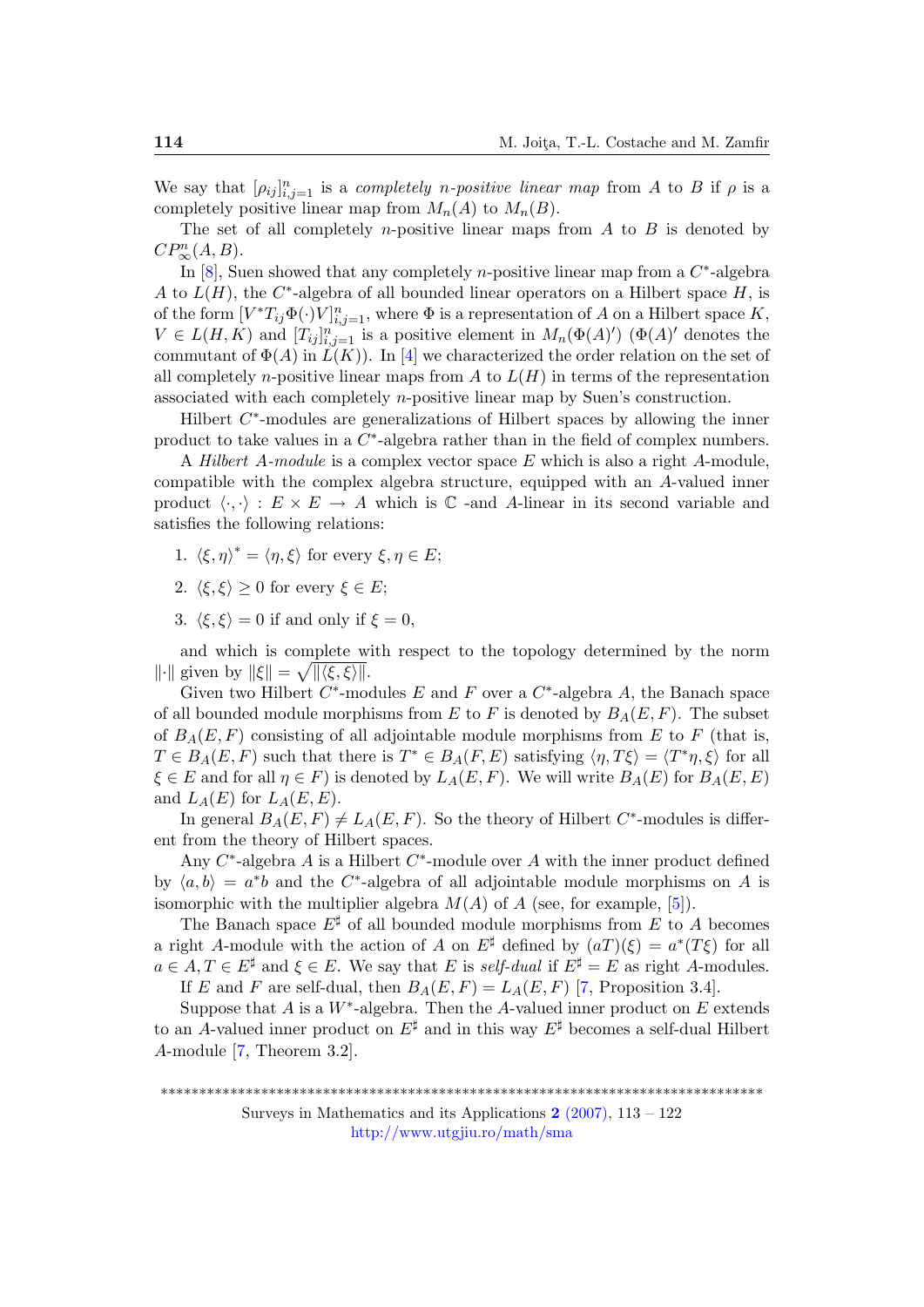Let E be a Hilbert  $C^*$ -module over a  $C^*$ -algebra A. The algebraic tensor product  $E \otimes_{\text{alg}} A^{**}$ , where  $A^{**}$  is the enveloping  $W^*$ -algebra of A, becomes a right  $A^{**}$ -module if we define  $(\xi \otimes b)c = \xi \otimes bc$ , for  $\xi \in E$  and  $b, c \in A^{**}$ .

The map  $[\cdot, \cdot] : (E \otimes_{\text{alg}} A^{**}) \times (E \otimes_{\text{alg}} A^{**}) \to A^{**}$  defined by

$$
\left[\sum_{i=1}^n \xi_i \otimes b_i, \sum_{j=1}^m \eta_j \otimes c_j\right] = \sum_{i=1}^n \sum_{j=1}^m b_i^* \langle \xi_i, \eta_j \rangle c_j
$$

is an A<sup>\*\*</sup>-valued inner product on  $E \otimes_{\text{alg}} A^{**}$  and the quotient module  $(E \otimes_{\text{alg}} A^*)$  $A^{**}$ )/ $N_E$ , where  $N_E = \{ \zeta \in E \otimes_{\text{alg}} B^{**}; [\zeta, \zeta] = 0 \}$ , becomes a pre-Hilbert  $A^{**}$ module with the inner product defined by

$$
\left\langle \sum_{i=1}^n \xi_i \otimes b_i + N_E, \sum_{j=1}^m \eta_j \otimes c_j + N_E \right\rangle_{A^{**}} = \sum_{i=1}^n \sum_{j=1}^m b_i^* \left\langle \xi_i, \eta_j \right\rangle c_j.
$$

The Hilbert  $C^*$ -module  $\overline{E\otimes_{\text{alg}} A^{**}/N_E}$  obtained by the completion of  $(E\otimes_{\text{alg}} A^{**})/N_E$ with respect to the norm induced by the inner product  $\langle \cdot, \cdot \rangle_{A^{**}}$  is called the extension of E by the  $C^*$ -algebra  $A^{**}$ . Moreover, E can be regarded as an A-submodule of  $E \otimes_{\text{alg}} A^{**}/N_E$ , since the map  $\xi \mapsto \xi \otimes 1 + N_E$  from E to  $\overline{E \otimes_{\text{alg}}} B^{**}/N_E$  is an isometric inclusion. The self-dual Hilbert  $A^{**}$ -module  $\left(\overline{E \otimes_{\text{alg}}} B^{**}/N_E \right)^{\#}$  is denoted by  $\widetilde{E}$ , and we can consider E as embedded in  $\widetilde{E}$  without making distinction [\[6,](#page-9-4) [7,](#page-9-3) [9\]](#page-9-5).

If  $T \in B_A(E, F)$ , then T extends uniquely to a bounded module morphism The from  $\overline{E \otimes_{\text{alg}} A^{**}/N_E}$  to  $\overline{F \otimes_{\text{alg}} A^{**}/N_F}$  such that

$$
\widehat{T}\left(\sum_{i=1}^m \xi_i \otimes b_i + N_E\right) = \sum_{i=1}^m T\xi_i \otimes b_i + N_F
$$

and  $||T|| = ||\hat{T}||$  and, by [\[7,](#page-9-3) Proposition 3.6],  $\hat{T}$  extends uniquely to a bounded  $\frac{1}{2}$ module morphism  $\widetilde{T}$  from  $\widetilde{E}$  to  $\widetilde{F}$  such that  $||T|| = ||\widetilde{T}||$ . Moreover,  $\widetilde{TS} = \widetilde{T}\widetilde{S}$  for all  $T \in B_A(E, F)$  and  $S \in B_A(F, E)$ , and if  $T \in L_A(E, F)$ , then  $T^* = \widetilde{T}^*$ .

A representation of a  $C^*$ -algebra A on a Hilbert  $C^*$ -module E over B is a  $*$ morphism  $\Phi$  from A to  $L_B(E)$ . Moreover, any representation  $\Phi$  of a  $C^*$ -algebra A on a Hilbert  $C^*$ -module E over a  $C^*$ -algebra B induces a representation  $\widetilde{\Phi}$  of A on  $\widetilde{E}$  defined by  $\widetilde{\Phi}(a) = \widetilde{\Phi(a)}$  for all  $a \in A$ .

A completely *n*-positive linear map  $\rho = [\rho_{ij}]_{i,j=1}^n$  from A to  $L_B(E)$ , where E is a Hilbert module over a  $C^*$ -algebra  $B$ , is nondegenerate if for some approximate unit  ${e_{\lambda}}_{\lambda \in \Lambda}$  for A, the nets  $\{\rho_{ii}(e_{\lambda})\xi\}_{\lambda \in \Lambda}$ ,  $i \in \{1, ..., n\}$  are convergent to  $\xi$  for all  $\xi \in E$ [\[5\]](#page-9-2). Using the theory of Hilbert  $C^*$ -modules, in [\[3\]](#page-9-6) we extended the construction of

<sup>\*\*\*\*\*\*\*\*\*\*\*\*\*\*\*\*\*\*\*\*\*\*\*\*\*\*\*\*\*\*\*\*\*\*\*\*\*\*\*\*\*\*\*\*\*\*\*\*\*\*\*\*\*\*\*\*\*\*\*\*\*\*\*\*\*\*\*\*\*\*\*\*\*\*\*\*\*\*</sup>

Surveys in Mathematics and its Applications  $2(2007)$ , 113 – 122 <http://www.utgjiu.ro/math/sma>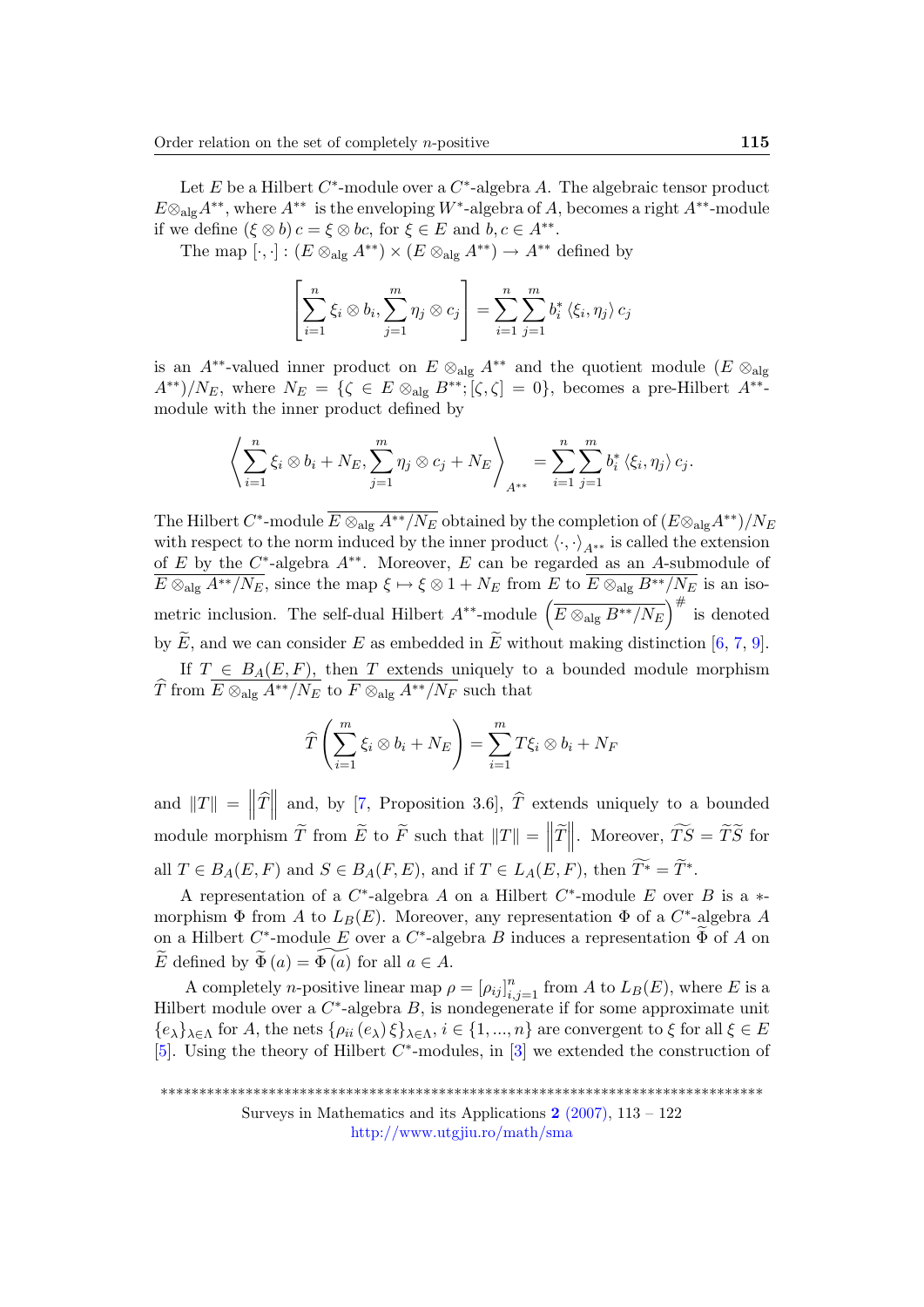Suen for unital completely *n*-positive linear maps between unital  $C^*$ -algebras. Thus, we showed that any completely *n*-positive linear map  $\rho = [\rho_{ij}]_{i,j=1}^n$  from A to  $L_B(E)$ is of the form  $[\rho_{ij}(\cdot)]_{i,j=1}^n = \left[ \widetilde{V_\rho}^* T_{ij}^\rho \widetilde{\Phi_\rho}(\cdot) \widetilde{V_\rho} \right]_E$  $\lceil$ <sup>n</sup>  $j,i=1$ , where  $\Phi_{\rho}$  is a representation of A on a Hilbert B-module  $E_{\rho}$ ,  $V_{\rho}$  is an element in  $L_B(E, E_{\rho})$  and  $T^{\rho} = \left[T_{ij}^{\rho}\right]_{j,i=1}^n$  is an element in  $M_n\left(\widetilde{\Phi_\rho}(A)'\right)$  with the property that  $\widetilde{V_\rho}^*T_{ij}^\rho\widetilde{\Phi_\rho}(a)\widetilde{V_\rho}\Big|_E \in L_B(E)$  for all  $a \in A$  and for all  $i, j \in \{1, 2, ..., n\}$ . Moreover,  $\{\Phi_{\rho}(a) V_{\rho} \xi; a \in A, \xi \in E\}$  spans a dense submodule of  $E_{\rho}$ ,  $\sum_{n=1}^{\infty}$  $i=1$  $T_{ii}^{\rho}$ in the property that  $V_{\rho} T_{ij}^r \Phi_{\rho}(a) V_{\rho} \Big|_E \in L_B(E)$  for  $\ldots, n$ . Moreover,  $\{\Phi_{\rho}(a) V_{\rho} \xi; a \in A, \xi \in E\}$  spans  $\Phi_{ii}^{\rho} = n \mathrm{id}_{\widetilde{E}_{\rho}}$  and  $\langle T^{\rho}((\eta_k)_{k=1}^n), (\eta_k)_{k=1}^n \rangle_{B^{**}} \geq 0$  for all  $\eta_1, ..., \eta_n \in E_\rho$  [\[3,](#page-9-6) Theorem 2.2]. The quadruple  $(\Phi_\rho, V_\rho, E_\rho, T^\rho)$  is unique up to unitary equivalence. From the proof of [\[3,](#page-9-6) Theorem 2.2], we deduce that  $(\Phi_{\rho}, V_{\rho}, E_{\rho})$ is the KSGNS (Kasparov, Stinespring, Gel'fand, Naimark, Segal) construction [\[5,](#page-9-2) Theorem 5.6] associated with the unital completely positive linear map  $\tilde{\rho} = \frac{1}{n}$  $\frac{1}{n}$  $\sum_{n=1}^{n}$  $i=1$  $\rho_{ii}$ . If the completely *n*-positive linear map  $\rho = [\rho_{ij}]_{i,j=1}^n$  is nondegenerate, then  $\tilde{\rho}$  is nondegenerate and it is not difficult to shock that the above construction associated nondegenerate and it is not difficult to check that the above construction associated with a unital completely *n*-positive linear map is still valid for nondegenerate completely n-positive linear maps. In this paper we characterize the order relation on the set of all nondegenerate completely *n*-positive linear maps between  $C^*$ -algebras in terms of a self-dual Hilbert module induced by each completely n-positive linear map.

## 2 The main results

For an element  $T \in L_{B^{**}}(E)$  we denote by  $T|_E$  the restriction of the map T on E.

Let  $\rho \in CP^n_{\infty}(A, L_B(E))$ . We denote by  $C(\rho)$  the C<sup>\*</sup>-subalgebra of  $M_n(L_{B^{**}})$  $(\widetilde{E_{\rho}})$  generated by  $\{S = [S_{ij}]_{i,j=1}^n \in M_n(L_{B^{**}}(\widetilde{E_{\rho}})); \widetilde{V_{\rho}}^* S_{ij} \widetilde{\Phi_{\rho}}(a) \widetilde{V_{\rho}} \Big|_E \in L_B(E),$  $S_{ij}\widetilde{\Phi}_o(a) = \widetilde{\Phi}_o(a)S_{ij}, \forall a \in A, \forall i, j \in \{1, \dots, n\}\}.$ 

<span id="page-3-0"></span>**Lemma 1.** Let  $S = [S_{ij}]_{i,j=1}^n$  be an element in  $C(\rho)$  such that

$$
\langle S\left(\left(\xi_i\right)_{i=1}^n\right), \left(\xi_i\right)_{i=1}^n \rangle_{B^{**}} \ge 0
$$

for all  $\xi_1,...,\xi_n$  in  $E_\rho$ . Then the map  $\rho_S = [(\rho_S)_{ij}]_{i,j=1}^n$  from  $M_n(A)$  to  $M_n(L_B(E))$ defined by

$$
\rho_S([a_{ij}]_{i,j=1}^n) = \left[ \widetilde{V_{\rho}}^* S_{ij} \widetilde{\Phi_{\rho}}(a_{ij}) \widetilde{V_{\rho}} \Big|_E \right]_{i,j=1}^n
$$

is a completely n-positive linear map from A to  $L_B(E)$ .

\*\*\*\*\*\*\*\*\*\*\*\*\*\*\*\*\*\*\*\*\*\*\*\*\*\*\*\*\*\*\*\*\*\*\*\*\*\*\*\*\*\*\*\*\*\*\*\*\*\*\*\*\*\*\*\*\*\*\*\*\*\*\*\*\*\*\*\*\*\*\*\*\*\*\*\*\*\*

Surveys in Mathematics and its Applications  $2(2007)$ ,  $113 - 122$ <http://www.utgjiu.ro/math/sma>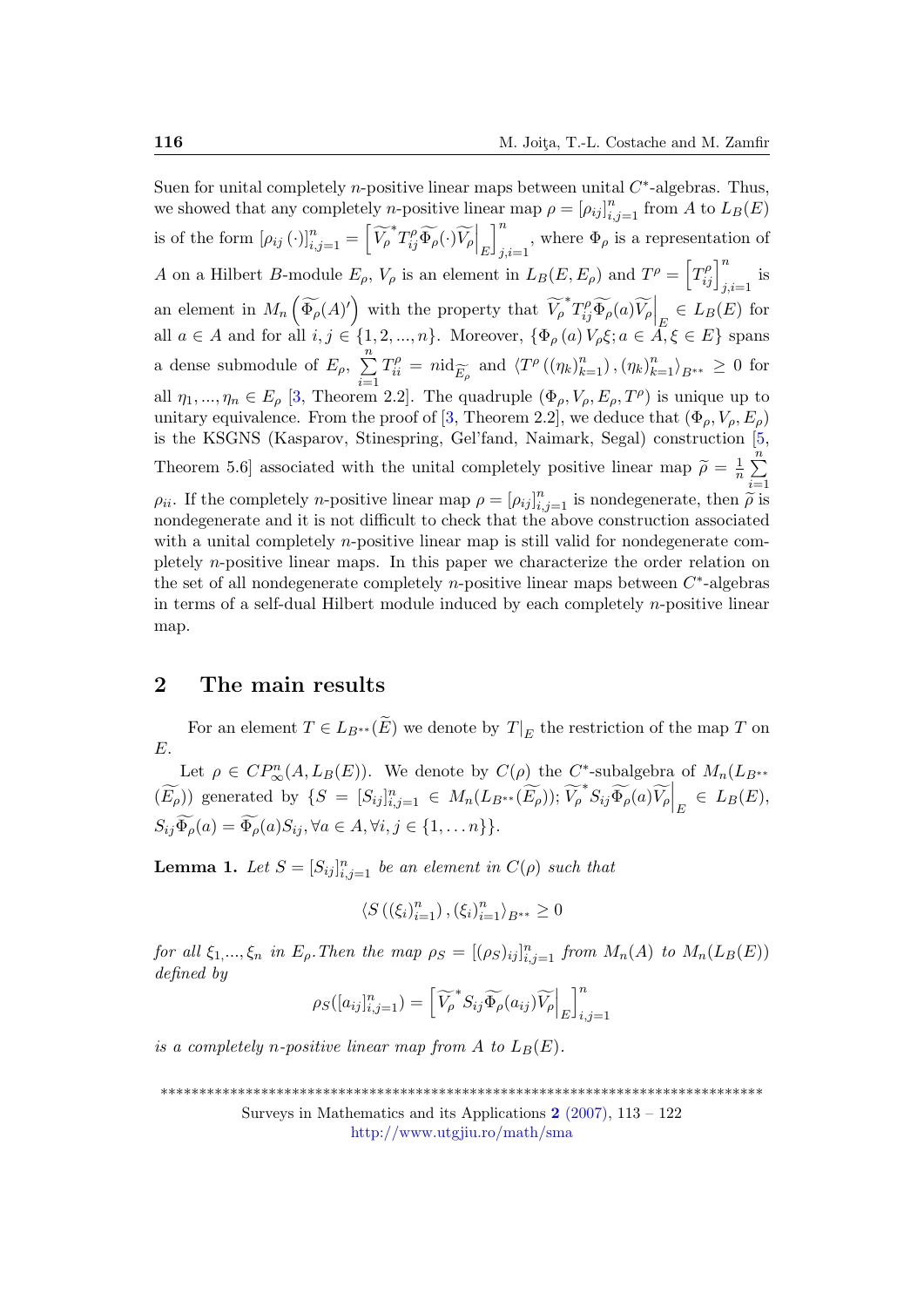*Proof.* It is not difficult to see that  $\rho_S$  is an  $n \times n$  matrix of continuous linear maps from A to  $L_B(E)$ , the  $(i, j)$ -entry of the matrix  $\rho_S$  is the linear map  $(\rho_S)_{ij}$  from A to  $L_B(E)$  defined by

$$
(\rho_S)_{ij}(a) = \widetilde{V_\rho}^* S_{ij} \widetilde{\Phi_\rho}(a) \widetilde{V_\rho} \Big|_E
$$

To show that  $\rho_S$  is a completely *n*-positive linear map from A to  $L_B(E)$  it is sufficient, by [\[2,](#page-9-7) Theorem 1.4], to prove that  $\Gamma(\rho_S) \in CP_{\infty}(A, M_n(L_B(E))),$  where  $\Gamma$  is the isomorphism from  $CP^n_{\infty}(A, L_B(E))$  onto  $CP_{\infty}(A, M_n(L_B(E)))$  defined by

$$
\Gamma([\rho_{ij}]_{i,j=1}^n)(a) = [\rho_{ij}(a)]_{i,j=1}^n
$$

for all  $a \in A$ .

Let a and b be two elements in A and let  $\xi_1, ..., \xi_n$  be n elements in E. We have

$$
\Gamma(\rho_S)(a^*b) \left( (\xi_i)_{i=1}^n \right) = \left[ \widetilde{V_{\rho}}^* S_{ij} \widetilde{\Phi_{\rho}}(a^*b) \widetilde{V_{\rho}} \Big|_E \right]_{i,j=1}^n \left( (\xi_i)_{i=1}^n \right)
$$
  
\n
$$
= \left[ \widetilde{V_{\rho}}^* S_{ij} \widetilde{\Phi_{\rho}}(a^*b) \widetilde{V_{\rho}} \right]_{i,j=1}^n \left( (\xi_i)_{i=1}^n \right)
$$
  
\n
$$
= \left[ \widetilde{V_{\rho}}^* S_{ij} \widetilde{\Phi_{\rho}}(a^*) \widetilde{\Phi_{\rho}}(b) \widetilde{V_{\rho}} \right]_{i,j=1}^n \left( (\xi_i)_{i=1}^n \right)
$$
  
\n
$$
= \left[ \widetilde{V_{\rho}}^* \widetilde{\Phi_{\rho}}(a)^* S_{ij} \widetilde{\Phi_{\rho}}(b) \widetilde{V_{\rho}} \right]_{i,j=1}^n \left( (\xi_i)_{i=1}^n \right)
$$
  
\n
$$
= (M_a)^* S M_b \left( (\xi_i)_{i=1}^n \right),
$$

where

$$
M_a = \begin{bmatrix} \widetilde{\Phi_{\rho}}(a)\widetilde{V_{\rho}} & 0 & \cdots & 0 \\ 0 & \widetilde{\Phi_{\rho}}(a)\widetilde{V_{\rho}} & \cdots & 0 \\ \vdots & \vdots & \ddots & \vdots \\ 0 & 0 & \cdots & \widetilde{\Phi_{\rho}}(a)\widetilde{V_{\rho}} \end{bmatrix}
$$

Let  $a_1, \ldots, a_m$  be m elements in A, let  $T_1, \ldots, T_m$  be m elements in  $M_n(L_B(E))$  and let  $\xi_1, ..., \xi_n$  be *n* elements in *E*. We have

\*\*\*\*\*\*\*\*\*\*\*\*\*\*\*\*\*\*\*\*\*\*\*\*\*\*\*\*\*\*\*\*\*\*\*\*\*\*\*\*\*\*\*\*\*\*\*\*\*\*\*\*\*\*\*\*\*\*\*\*\*\*\*\*\*\*\*\*\*\*\*\*\*\*\*\*\*\* Surveys in Mathematics and its Applications  $2(2007)$ , 113 – 122 <http://www.utgjiu.ro/math/sma>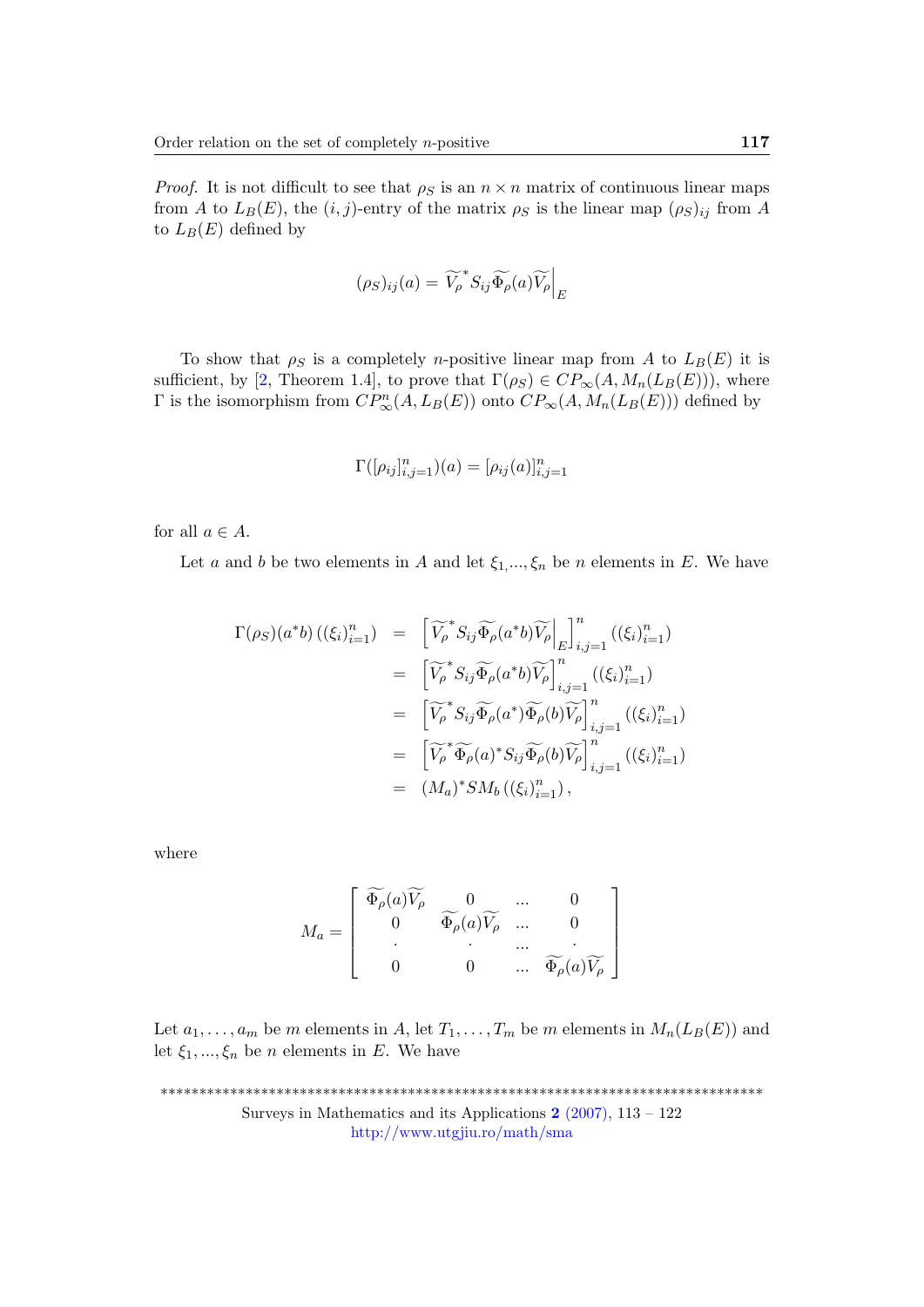$$
\left\langle \sum_{k,l=1}^{n} \left( T_{l}^{*} \Gamma(\rho_{S}) (a_{l}^{*} a_{k}) T_{k} \right) \left( \left( \xi_{i} \right)_{i=1}^{n} \right), \left( \left( \xi_{i} \right)_{i=1}^{n} \right) \right\rangle
$$
\n
$$
= \sum_{k,l=1}^{n} \left\langle \left( \left( M_{a_{l}} \right)^{*} S M_{a_{k}} T_{k} \right) \left( \left( \xi_{i} \right)_{i=1}^{n} \right), T_{l} \left( \left( \xi_{i} \right)_{i=1}^{n} \right) \right\rangle
$$
\n
$$
= \sum_{k,l=1}^{n} \left\langle \left( \left( M_{a_{l}} \right)^{*} S M_{a_{k}} T_{k} \right) \left( \left( \xi_{i} \right)_{i=1}^{n} \right), T_{l} \left( \left( \xi_{i} \right)_{i=1}^{n} \right) \right\rangle_{B^{**}}
$$
\n
$$
= \sum_{k,l=1}^{n} \left\langle \left( \left( M_{a_{l}} \right)^{*} S M_{a_{k}} \widetilde{T_{k}} \right) \left( \left( \xi_{i} \right)_{i=1}^{n} \right), \widetilde{T}_{l} \left( \left( \xi_{i} \right)_{i=1}^{n} \right) \right\rangle_{B^{**}}
$$
\n
$$
= \left\langle S \left( \sum_{k=1}^{n} M_{a_{k}} \widetilde{T_{k}} \right) \left( \left( \xi_{i} \right)_{i=1}^{n} \right), \left( \sum_{l=1}^{n} M_{a_{l}} \widetilde{T_{l}} \right) \left( \left( \xi_{i} \right)_{i=1}^{n} \right) \right\rangle_{B^{**}}
$$
\n
$$
\geq 0
$$

since  $S = [S_{ij}]_{i,j=1}^n$  is an element in  $C(\rho)$  such that  $\langle S(\eta_i)_{i=1}^n \rangle, \langle \eta_i \rangle_{i=1}^n \rangle_{B^{**}} \geq 0$  for all  $\eta_1, ..., \eta_n$  in  $E_\rho$ . This implies that  $\Gamma(\rho_S) \in CP_{\infty}(A, M_n(L_B(E)))$  and the lemma is proved.  $\Box$ 

<span id="page-5-0"></span>**Remark 2.** 1. By [\[4,](#page-9-1) the proof of Theorem 2.2],  $\langle T^{\rho} ((\eta_i)_{i=1}^n), (\eta_i)_{i=1}^n \rangle_{B^{**}} \geq 0$ for all  $\eta_1, ..., \eta_n$  in  $E_\rho$ , and so  $\rho_{T^\rho} \in CP^n_\infty(A, L_B(E))$ . Moreover,  $\rho_{T^\rho} = \rho$ .

- 2. If  $S_1$  and  $S_2$  are two elements in  $C(\rho)$  such that  $\langle S_k((\eta_i)_{i=1}^n), (\eta_i)_{i=1}^n \rangle_{B^{**}} \geq 0$ for all  $\eta_1, ..., \eta_n$  in  $E_\rho$ , and for all  $k = 1, 2$ , then  $\rho_{S_1+S_2} = \rho_{S_1} + \rho_{S_2}$ .
- 3. If S is an element in  $C(\rho)$  such that  $\langle S((\eta_i)_{i=1}^n), (\eta_i)_{i=1}^n \rangle_{B^{**}} \geq 0$  for all  $\eta_1, ..., \eta_n$  in  $E_\rho$ , and  $\alpha$  is a positive number, then  $\rho_{\alpha S} = \alpha \rho_S$ .
- 4. If  $S_1$  and  $S_2$  are two elements in  $C(\rho)$  such that

$$
0 \leq \langle S_1((\eta_i)_{i=1}^n), (\eta_i)_{i=1}^n \rangle_{B^{**}} \leq \langle S_2((\eta_i)_{i=1}^n), (\eta_i)_{i=1}^n \rangle_{B^{**}}
$$

for all  $\eta_1, ..., \eta_n$  in  $E_\rho$ , then  $\rho_{S_1} \leq \rho_{S_2}$ .

Let  $\rho = [\rho_{ij}]_{i,j=1}^n \in CP_{\infty}^n(A, L_B(E))$ . We denote by  $[0, \rho]$  the set of all completely *n*-positive linear maps  $\theta = [\theta_{ij}]_{i,j=1}^n$  from A to  $L_B(E)$  such that  $\theta \le \rho$  (that is,  $\rho - \theta \in CP^n_{\infty}(A, L_B(E))$  and by  $[0, T^{\rho}]$  the set of all elements  $S = [S_{ij}]_{i,j=1}^n$  in  $C(\rho)$ such that

$$
\left\langle \left(T^\rho - S\right) \left( \left(\eta_i \right)_{i=1}^n \right), \left(\eta_i \right)_{i=1}^n \right\rangle_{B^{**}} \geq 0
$$

for all  $\eta_1, ..., \eta_n$  in  $E_\rho$ .

The following theorem gives a characterization of the order relation on the set of completely *n*-positive linear maps between  $C^*$ -algebras in terms of the representation associated to each completely *n*-positive linear map by  $[3,$  Theorem 2.2].

\*\*\*\*\*\*\*\*\*\*\*\*\*\*\*\*\*\*\*\*\*\*\*\*\*\*\*\*\*\*\*\*\*\*\*\*\*\*\*\*\*\*\*\*\*\*\*\*\*\*\*\*\*\*\*\*\*\*\*\*\*\*\*\*\*\*\*\*\*\*\*\*\*\*\*\*\*\*

Surveys in Mathematics and its Applications  $2(2007)$ , 113 – 122 <http://www.utgjiu.ro/math/sma>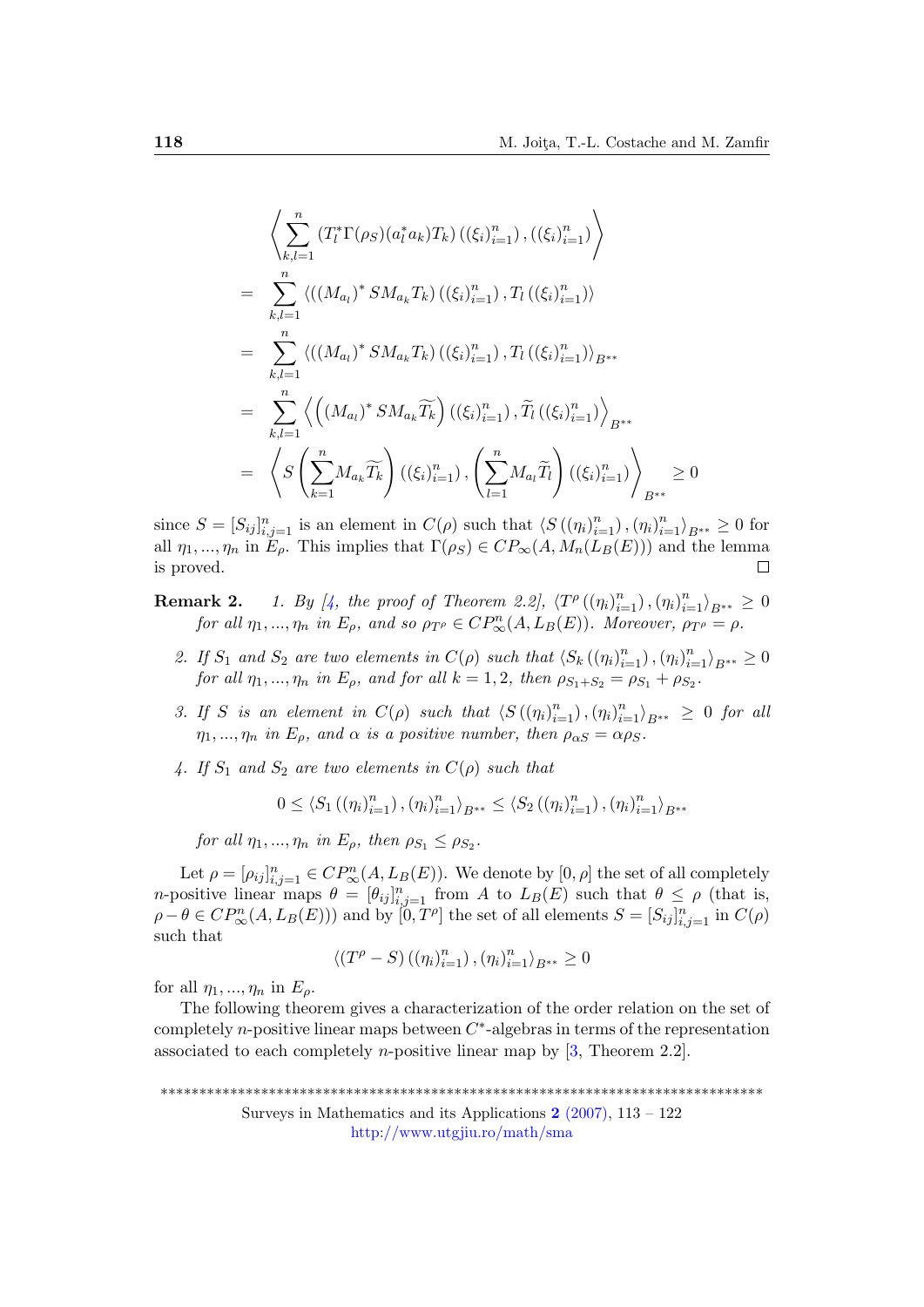**Theorem 3.** The map  $S \to \rho_S$  from  $[0, T^{\rho}]$  to  $[0, \rho]$  is an affine order isomorphism.

*Proof.* By Lemma [1](#page-3-0) and Remark [2,](#page-5-0) we get that the map  $S \to \rho_S$  from  $[0, T_o]$  to  $[0, \rho]$  is well-defined, affine and preserves the order relation.

We show that this map is injective. Let  $S = [S_{ij}]_{i,j=1}^n \in [0, T^{\rho}]$  such that  $\rho_S = 0$ . Then by definition of  $\rho_S$ ,  $\widetilde{V_\rho}^* S_{ij} \widetilde{\Phi_\rho}(a) \widetilde{V_\rho} \Big|_E = 0$  for all  $a \in A$  and  $i, j \in \{1, ..., n\}$ . Let  $i, j \in \{1, \ldots, n\}$ . Then we have

$$
\langle S_{ij}\Phi_{\rho}(a)V_{\rho}\xi,\Phi_{\rho}(b)V_{\rho}\eta\rangle_{B^{**}} = \left\langle S_{ij}\widetilde{\Phi_{\rho}}(a)\widetilde{V_{\rho}}\xi,\widetilde{\Phi_{\rho}}(b)\widetilde{V_{\rho}}\eta\right\rangle_{B^{**}}
$$
  

$$
= \left\langle \widetilde{V_{\rho}}^* \widetilde{\Phi_{\rho}}(b)^* S_{ij} \widetilde{\Phi_{\rho}}(a)\widetilde{V_{\rho}}\xi,\eta\right\rangle_{B^{**}}
$$
  

$$
= \left\langle \widetilde{V_{\rho}}^* S_{ij} \widetilde{\Phi_{\rho}}(b)^* \widetilde{\Phi_{\rho}}(a)\widetilde{V_{\rho}}\xi,\eta\right\rangle_{B^{**}}
$$
  

$$
= \left\langle \widetilde{V_{\rho}}^* S_{ij} \widetilde{\Phi_{\rho}}(b^*a)\widetilde{V_{\rho}}\xi,\eta\right\rangle_{B^{**}} = 0
$$

for all  $a, b \in A$  and for all  $\xi, \eta \in E$ . From this fact and taking into account that  $\{\Phi_{\rho}(a)V_{\rho}\xi; a \in A, \xi \in E\}$  spans a dense submodule of  $E_{\rho}$  and  $S_{ij}|_E$  is a bounded module morphism from E to  $E^{\#}$  [\[2,](#page-9-7) Remark 2.2], we deduce that  $S_{ij}|_{E} = 0$  and then, by [\[9,](#page-9-5) pp. 442-443],  $S_{ij} = 0$ , since  $S_{ij}|_E$  is a bounded module morphism from E to  $E^{\#}$  and since  $S_{ij}|_{E} = 0$ . Therefore  $S = 0$ .

We prove now that the map  $S \to \rho_S$  is surjective. Let  $\sigma = [\sigma_{kl}]_{k,l=1}^n$  be an element in [0,  $\rho$ ]. Then  $\tilde{\rho} - \tilde{\sigma} \in CP^{n}_{\infty}(A, L_B(E))$ , where  $\tilde{\rho} = \frac{1}{n}$  $\frac{1}{n}$  $\sum_{n=1}^{n}$  $\sum_{j=1} \rho_{jj}$  and  $\widetilde{\sigma} =$ 

1  $\frac{1}{n}$  $\sum_{n=1}^{n}$  $j=1$  $\sigma_{jj}$ . Let  $(\Phi_{\rho}, E_{\rho}, V_{\rho}, T^{\rho})$  and  $(\Phi_{\theta}, E_{\theta}, V_{\theta}, T^{\theta})$  be the constructions associated with  $\rho$  respectively  $\theta$  by [\[3,](#page-9-6) Theorem 2.2]. Then  $(\Phi_{\rho}, E_{\rho}, V_{\rho})$  and  $(\Phi_{\theta}, E_{\theta}, V_{\theta})$  are the KSGNS constructions associated with  $\tilde{\rho}$  respectively  $\tilde{\sigma}$  [\[5,](#page-9-2) Theorem 5.6]. Since  $\widetilde{\rho} - \widetilde{\sigma} \in CP^n_{\infty}(A, L_B(E))$ , there is a bounded module morphism  $W : E_{\rho} \to E_{\theta}$  such that that

$$
W\left(\Phi_{\rho}\left(a\right)V_{\rho}\xi\right)=\Phi_{\theta}\left(a\right)V_{\theta}\xi
$$

for all  $a \in A$  and for all  $\xi \in E$ . Moreover,  $W \Phi_{\rho}(a) = \Phi_{\theta}(a) W$  for all  $a \in A$ , and  $W V_{\rho} = V_{\theta}$  [\[2,](#page-9-7) the proof of Theorem 2.6]. Let  $S = \left[ \widetilde{W}^{*} T_{ij}^{\theta} \widetilde{W} \right]_{i,j}^{n}$  $i,j=1$  Clearly,  $S \in M_n(\widetilde{\Phi}_{\rho}(A))$ . From

$$
\widetilde{V_{\rho}}^* S_{ij} \widetilde{\Phi}_{\rho}(a) \widetilde{V_{\rho}} \Big|_{E} = \widetilde{V_{\rho}}^* \widetilde{W}^* T_{ij}^{\theta} \widetilde{W} \widetilde{\Phi}_{\rho}(a) \widetilde{V_{\rho}} \Big|_{E}
$$

$$
= \widetilde{V_{\theta}}^* T_{ij}^{\theta} \widetilde{\Phi}_{\theta}(a) \widetilde{V_{\theta}} \Big|_{E}
$$

for all  $i, j \in \{1, ..., n\}$  and taking into account that  $\left\lceil \widetilde{V}_{\theta}^* T_{ij}^{\theta} \widetilde{\Phi}_{\theta}(a) \widetilde{V}_{\theta} \right\rceil_{E}$  $\mathbb{I}^n$  $_{i,j=1} \in M_n(L_B(E)),$ 

\*\*\*\*\*\*\*\*\*\*\*\*\*\*\*\*\*\*\*\*\*\*\*\*\*\*\*\*\*\*\*\*\*\*\*\*\*\*\*\*\*\*\*\*\*\*\*\*\*\*\*\*\*\*\*\*\*\*\*\*\*\*\*\*\*\*\*\*\*\*\*\*\*\*\*\*\*\*

Surveys in Mathematics and its Applications  $2(2007)$ , 113 – 122 <http://www.utgjiu.ro/math/sma>

 $\overline{0}$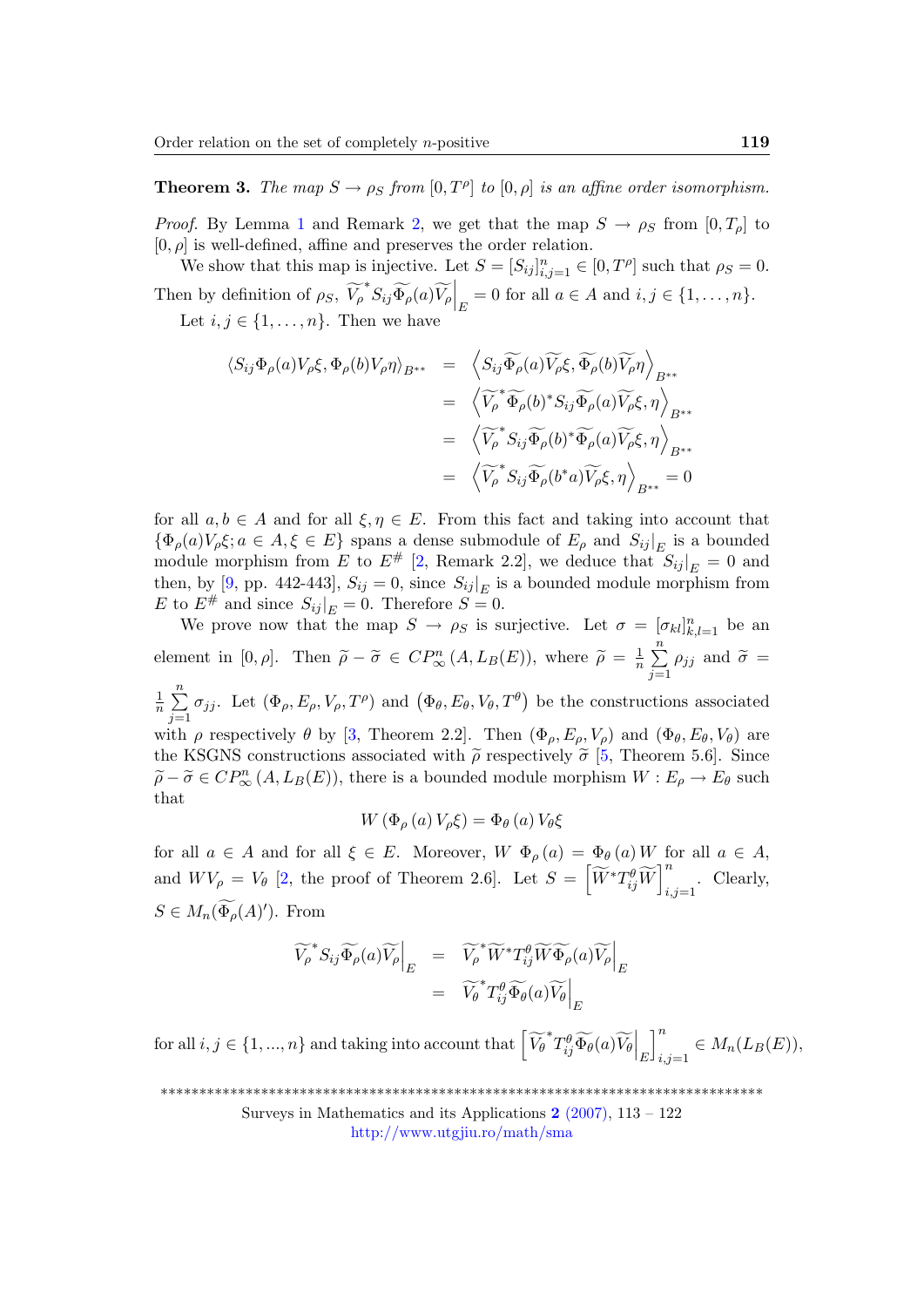we deduce that  $\left. \left[ \widetilde{V}_{\rho}^{*} S_{ij} \widetilde{\Phi}_{\rho}(a) \widetilde{V}_{\rho} \right]_{E} \right.$  $\vert^n$  $i,j=1} \in M_n(L_B(E))$ . Therefore,  $S \in C(\rho)$ . Moreover, n n

$$
\langle S\left(\left(\eta_i\right)_{i=1}^n\right),\left(\eta_i\right)_{i=1}^n\rangle_{B^{**}}\geq 0
$$

for all  $\eta_1, ..., \eta_n \in E_\rho$ , since

$$
\langle S\left((\Phi_{\rho}(a_{k})V_{\rho}\xi_{k})_{k=1}^{n}\right),(\Phi_{\rho}(a_{k})V_{\rho}\xi_{k})_{k=1}^{n}\rangle_{B^{**}}
$$
\n
$$
= \left\langle \left[\widetilde{W}^{*}T_{ij}^{\theta}\widetilde{W}\widetilde{\Phi}_{\rho}(a_{j})\widetilde{V}_{\rho}\right]_{i,j=1}^{n}((\xi_{k})_{k=1}^{n}),(\Phi_{\rho}(a_{k})V_{\rho}\xi_{k})_{k=1}^{n}\right\rangle_{B^{**}}
$$
\n
$$
= \left\langle \left[\widetilde{V}_{\rho}^{*}\widetilde{\Phi}_{\rho}(a_{i})^{*}\widetilde{W}^{*}T_{ij}^{\theta}\widetilde{W}\widetilde{\Phi}_{\rho}(a_{j})\widetilde{V}_{\rho}\right]_{i,j=1}^{n}(\xi_{k})_{k=1}^{n},(\xi_{k})_{k=1}^{n}\right\rangle_{B^{**}}
$$
\n
$$
= \left\langle \left[\widetilde{V}_{\theta}^{*}\widetilde{\Phi}_{\theta}(a_{i})^{*}T_{ij}^{\theta}\widetilde{\Phi}_{\theta}(a_{j})\widetilde{V}_{\theta}\right]_{i,j=1}^{n}(\xi_{k})_{k=1}^{n},(\xi_{k})_{k=1}^{n}\right\rangle_{B^{**}}
$$
\n
$$
= \left\langle \left[T_{ij}^{\theta}\right]_{i,j=1}^{n}((\Phi_{\theta}(a_{k})V_{\theta}\xi_{k})_{k=1}^{n}),(\Phi_{\theta}(a_{k})V_{\theta}\xi_{k})_{k=1}^{n}\right\rangle_{B^{**}} \geq 0
$$

for all  $a_1, ..., a_n \in A$  and for all  $\xi_1, ..., \xi_n \in E$ , and since  $\{\Phi_\rho(a)V_\rho \xi; a \in A, \xi \in E\}$ spans a dense submodule of  $E_{\rho}$ . From

$$
(\rho_S)_{ij}(a) = \widetilde{V_{\rho}}^* S_{ij} \widetilde{\Phi_{\rho}}(a) \widetilde{V_{\rho}} \Big|_E
$$
  

$$
= \widetilde{V_{\rho}}^* \widetilde{W}^* T_{ij}^{\theta} \widetilde{W} \widetilde{\Phi_{\rho}}(a) \widetilde{V_{\rho}} \Big|_E
$$
  

$$
= \widetilde{V_{\theta}}^* T_{ij}^{\theta} \widetilde{\Phi_{\theta}}(a) \widetilde{V_{\theta}} \Big|_E = \sigma_{ij}(a)
$$

for all  $i, j \in \{1, 2, ..., n\}$  and for all  $a \in A$ , we deduce that  $\sigma = \rho_S$ . To proof the surjectivity of the map  $S \to \rho_S$  it remained to show that

$$
\langle (T^{\rho}-S) \left( \left(\eta_i\right)_{i=1}^n \right), \left(\eta_i\right)_{i=1}^n \rangle_{B^{**}} \ge 0
$$

for all  $\eta_1, ..., \eta_n$  in  $E_\rho$ . We have

$$
\langle S((\Phi_{\rho}(a_{k})V_{\rho}\xi_{k})_{k=1}^{n}), (\Phi_{\rho}(a_{k})V_{\rho}\xi_{k})_{k=1}^{n}\rangle_{B^{**}}
$$
\n
$$
= \left\langle \left[\widetilde{V}_{\rho}^{*}\widetilde{\Phi}_{\rho}(a_{i})^{*}S_{ij}\widetilde{\Phi}_{\rho}(a_{j})\widetilde{V}_{\rho}\right]_{i,j=1}^{n}((\xi_{k})_{k=1}^{n}), (\xi_{k})_{k=1}^{n}\right\rangle_{B^{**}}
$$
\n
$$
= \left\langle \left[\widetilde{V}_{\rho}^{*}S_{ij}\widetilde{\Phi}_{\rho}(a_{i}^{*}a_{j})\widetilde{V}_{\rho}\right]_{i,j=1}^{n}((\xi_{k})_{k=1}^{n}), (\xi_{k})_{k=1}^{n}\right\rangle_{B^{**}}
$$
\n
$$
= \left\langle \sigma\left([a_{i}^{*}a_{j}]_{i,j=1}^{n}\right)((\xi_{k})_{k=1}^{n}), (\xi_{k})_{k=1}^{n}\right\rangle_{B^{**}}
$$
\n
$$
\leq \left\langle \rho\left([a_{i}^{*}a_{j}]_{i,j=1}^{n}\right)((\xi_{k})_{k=1}^{n}), (\xi_{k})_{k=1}^{n}\right\rangle_{B^{**}}
$$
\n
$$
= \left\langle \left[\widetilde{V}_{\rho}^{*}\widetilde{\Phi}_{\rho}(a_{i})^{*}T_{ij}^{\rho}\widetilde{\Phi}_{\rho}(a_{j})\widetilde{V}_{\rho}\right]_{i,j=1}^{n}((\xi_{k})_{k=1}^{n}), (\xi_{k})_{k=1}^{n}\right\rangle_{B^{**}}
$$
\n
$$
= \left\langle \left[T_{ij}^{\rho}\right]_{i,j=1}^{n}((\Phi_{\rho}(a_{k})V_{\rho}\xi_{k})_{k=1}^{n}), (\Phi_{\rho}(a_{k})V_{\rho}\xi_{k})_{k=1}^{n}\right\rangle_{B^{**}}
$$

\*\*\*\*\*\*\*\*\*\*\*\*\*\*\*\*\*\*\*\*\*\*\*\*\*\*\*\*\*\*\*\*\*\*\*\*\*\*\*\*\*\*\*\*\*\*\*\*\*\*\*\*\*\*\*\*\*\*\*\*\*\*\*\*\*\*\*\*\*\*\*\*\*\*\*\*\*\*

Surveys in Mathematics and its Applications  $2(2007)$ , 113 – 122 <http://www.utgjiu.ro/math/sma>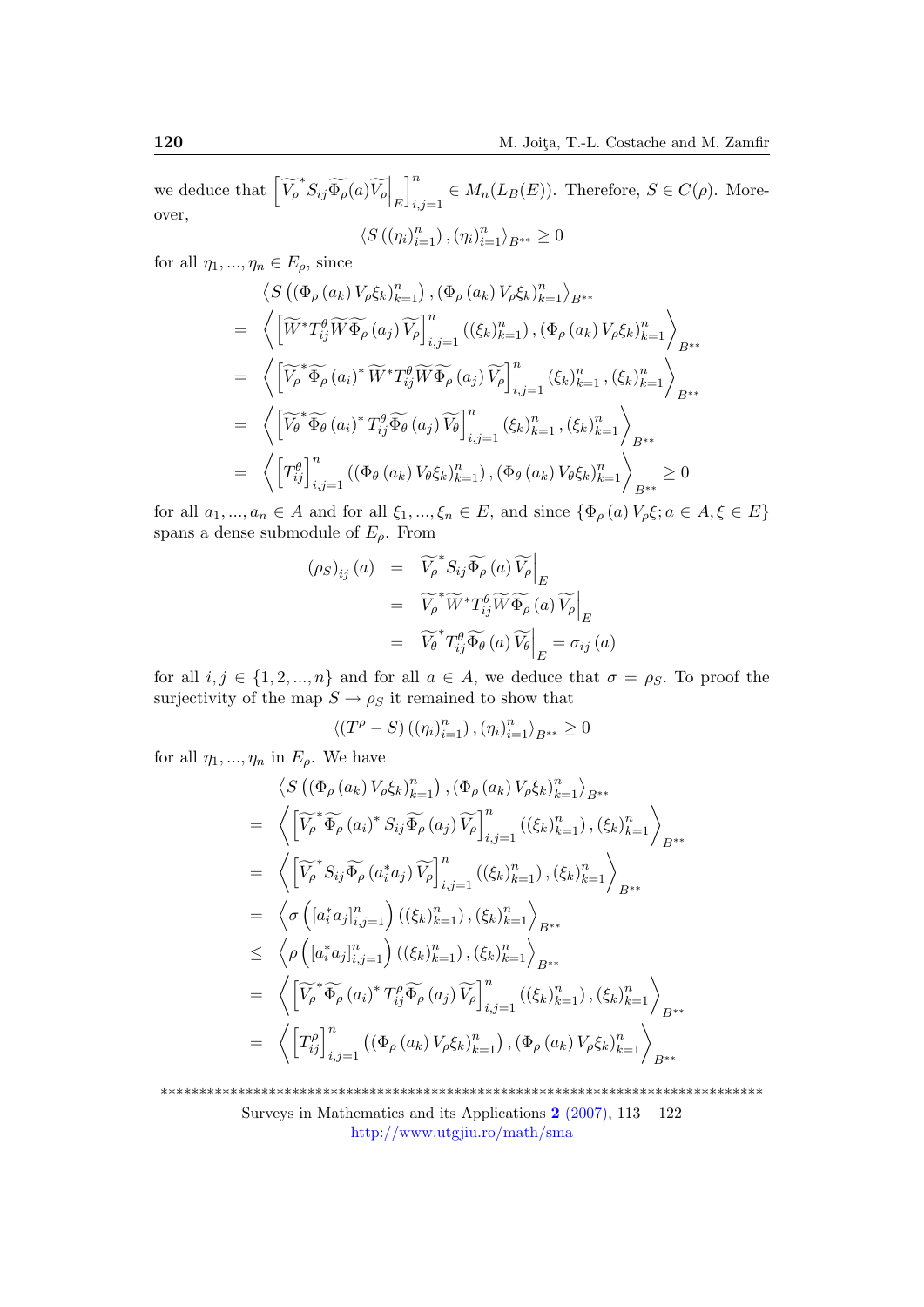for all  $a_1, ..., a_n$  in A and for all  $\xi_1, ..., \xi_n \in E$ . From this fact and taking into account that  $\{\Phi_{\rho}(a)V_{\rho}\xi; a \in A \text{ and } \xi \in E\}$  spans a dense subspace in  $E_{\rho}$ , we deduce that

$$
\left\langle S\left(\left(\eta_i\right)_{i=1}^n\right),\left(\eta_i\right)_{i=1}^n\right\rangle_{B^{**}} \leq \left\langle T^{\rho}\left(\left(\eta_i\right)_{i=1}^n\right),\left(\eta_i\right)_{i=1}^n\right\rangle_{B^{**}}
$$

for all  $\eta_1, ..., \eta_n$  in  $E_\rho$ , and thus the theorem is proved.

**Definition 4.** Let A and B be two  $C^*$ -algebras and let E be a Hilbert  $C^*$ -module over B. A completely n-positive linear map  $\rho = [\rho_{ij}]_{i,j=1}^n$  from A to  $L_B(E)$  is said to be pure if for every completely n-positive linear map  $\theta = [\theta_{ij}]_{i,j=1}^n \in [0,\rho],$  there is a positive number  $\alpha$  such that  $\theta = \alpha \rho$ .

Corollary 5. Let  $\rho = [\rho_{ij}]_{i,j=1}^n$  be an element in  $CP_\infty^n(A, L_B(E))$ . Then  $\rho$  is pure if and only if  $[0, T^{\rho}] = {\alpha T^{\rho}}; 0 \leq \alpha \leq 1$ .

Let A be a unital  $C^*$ -algebra, let B be a  $C^*$ -algebra and let E be a Hilbert B-module. We denote by  $\overrightarrow{CP}^n_{\infty}(A, L_B(E), T^0)$ , where  $T^0 = [\widetilde{V}_{\rho}^* T_{ij}^{\rho} \widetilde{V}_{\rho}]_{i,j=1}^n$ , the set of all completely *n*-positive linear maps  $\rho = [\rho_{ij}]_{i,j=1}^n$  from A to  $\check{L}_B(\check{E})$  such that  $\rho(I_n) = T^0$ , where  $I_n$  is an  $n \times n$  matrix with all the entries equal to  $1_A$ , the unity of A.

**Proposition 6.** Let  $\rho = [\rho_{ij}]_{i,j=1}^n \in CP_{\infty}^n(A, L_B(E), T^0)$ . If the map  $S = [S_{ij}]_{i,j=1}^n \longrightarrow$  $[\widetilde{V_{\rho}}^{*}S_{ij}\widetilde{V_{\rho}}]_{i,j=1}^{n}$  from  $C(\rho)$  to  $M_{n}(L_{B^{**}}(\widetilde{E}))$  is injective, then  $\rho$  is an extreme point in the set  $CP^n_{\infty}(A, L_B(E), T^0)$ .

*Proof.* Let  $\theta = [\theta_{ij}]_{i,j=1}^n$ ,  $\sigma = [\sigma_{ij}]_{i,j=1}^n \in CP_{\infty}^n(A, L_B(E), T^0)$  and  $\alpha \in (0,1)$  such that  $\alpha\theta + (1-\alpha)\sigma = \rho$ . Since  $\alpha\theta \in [0,\rho]$ , by Theorem [1,](#page-3-0) there is an element  $S_1 = [S_{ij}^1]_{i,j=1}^n \in [0, T^{\rho}]$  such that  $\alpha\theta = \rho_{S_1}$ . Then

$$
\widetilde{V_{\rho}}^*(S_{ij}^1 - \alpha T_{ij}^{\rho}) \widetilde{V_{\rho}} \Big|_E = \widetilde{V_{\rho}}^* S_{ij}^1 \widetilde{V_{\rho}} \Big|_E - \alpha \widetilde{V_{\rho}}^* T_{ij}^{\rho} \widetilde{V_{\rho}} \Big|_E
$$
  
\n
$$
= (\rho_{S_1})_{ij} (1_A) - \alpha \rho_{ij} (1_A)
$$
  
\n
$$
= \alpha \theta_{ij} (1_A) - \alpha \rho_{ij} (1_A)
$$
  
\n
$$
= \alpha T_{ij}^0 - \alpha T_{ij}^0 = 0
$$

From this fact and taking into account that  $\widetilde{V}_{\rho}^*(S^1_{ij} - \alpha T_{ij}^{\rho})\widetilde{V}_{\rho}\Big|_E$  is an element in  $L_B(E)$ , we conclude that  $\widetilde{V}_{\rho}^*(S^1_{ij} - \alpha T_{ij}^{\rho}) \widetilde{V}_{\rho} = 0$  for all  $i, j \in \{1, 2, \ldots n\}$  and since the map  $S = [S_{ij}]_{i,j=1}^n \longrightarrow [\widetilde{V}_{\rho}^* S_{ij} \widetilde{V}_{\rho}]_{i,j=1}^n$  is injective,  $S_1 = \alpha T^{\rho}$ . Thus we showed that  $\theta = \rho$ . In the same way we prove that  $\sigma = \rho$  and so  $\rho$  is an extreme point in  $CP_\infty^n(A, L_B(E), T^0).$  $\Box$ 

Surveys in Mathematics and its Applications  $2(2007)$ ,  $113 - 122$ <http://www.utgjiu.ro/math/sma>

 $\Box$ 

<sup>\*\*\*\*\*\*\*\*\*\*\*\*\*\*\*\*\*\*\*\*\*\*\*\*\*\*\*\*\*\*\*\*\*\*\*\*\*\*\*\*\*\*\*\*\*\*\*\*\*\*\*\*\*\*\*\*\*\*\*\*\*\*\*\*\*\*\*\*\*\*\*\*\*\*\*\*\*\*</sup>